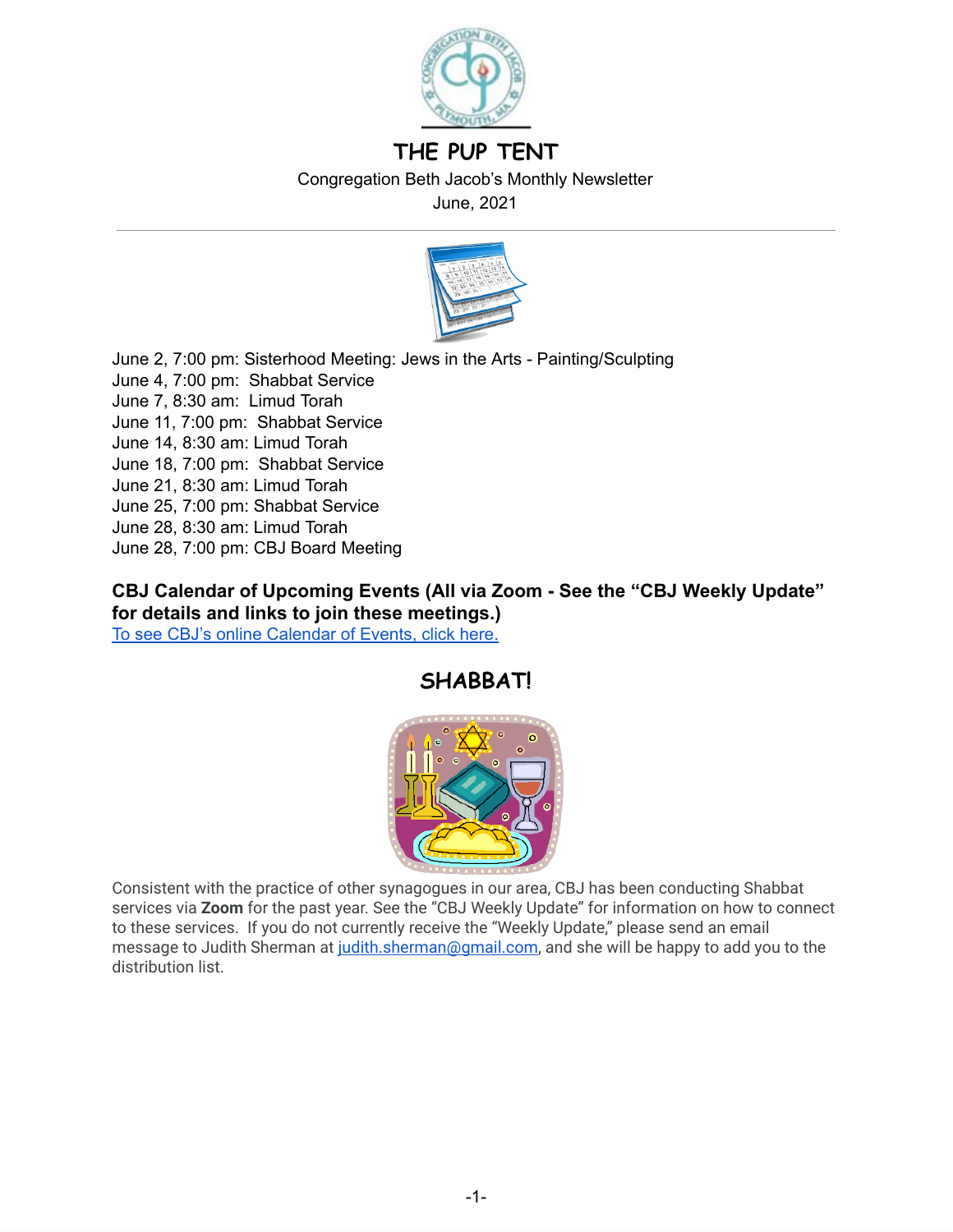### **Introducing Rabbi Estelle Mills**

CBJ's Co-Presidents, Fred Sarke and Ronnie Hirschhorn are very happy to report that we have entered into an agreement of employment with our new rabbi, Rabbi Estelle Mills. Rabbi Mills will begin her rabbinate with CBJ on July 1st, 2021. Rabbi Silverman will officially retire on July 31st. The Executive Board is currently planning activities to celebrate Rabbi Silverman's many, many years serving our congregation and welcoming Rabbi Mills to CBJ. We'll keep you informed as our plans begin to solidify. Rabbi Mills' biography is below.



Rabbi Estelle Gottman Mills earned her honorary doctorate for twenty-five years of service as a rabbi in 2017. Most of those twenty-five years were spent serving as the rabbi of Congregation Kol Chadash in the Cleveland suburb of Solon, and as the rabbi of Congregation Kol Am in the St. Louis suburb of Ballwin. Under her leadership, these congregations experienced significant growth in membership and in their religious schools. She has most recently served as the rabbi of Temple Bat Yam in Berlin, Maryland.

Rabbi Mills has been recognized for her innovative and cutting-edge programming. She was the recipient of the prestigious Legacy Heritage Innovator Grant and the Union for Reform Judaism has recognized her creative and innovative programming by awarding her an Incubator Grant for her Family Education Program: "Exciting Destinations, Jewish Explorations" and a Belin Award for her Membership Program: "No Regrets Membership."

Her rabbinate has always included very active and ongoing involvement with the school and the young families. A gifted educator, she passionately believes that strong, high quality Jewish educational opportunities and programming for all ages from seniors to the youngest learners are essential to strengthening and growing today's congregations. For her, the response to declining involvement in congregational life is not watering down content; rather the answer is to make these experiences valuable, meaningful and accessible. She recognizes that we are living in a time of great innovation in almost every area of life, and Jewish institutions must embrace these innovations to attract today's families. She has been recognized and led workshops for her use of "Public Space Judaism", using outside public venues for activities that then bring the unaffiliated into the congregation.

Rabbi Mills was born in Yonkers, New York and grew up in Greensboro, N.C. She was ordained by the Hebrew Union College-Jewish Institute of Religion in Cincinnati in 1992, and holds a B.A. with honors in Jewish History from University of Michigan. She and her husband, Rabbi Steven Mills (Zichrona Livracha) are the proud parents of three children, Rafi, a 2015 Lehigh University engineering graduate currently working at a government nuclear facility in Schenectady NY, Sivan, a 2017 University of Pennsylvania graduate who works for Aetna Insurance in Philadelphia and Noa, a recent graduate of Skidmore College in Saratoga Springs, New York who is starting the doctoral program in occupational therapy at Tufts University.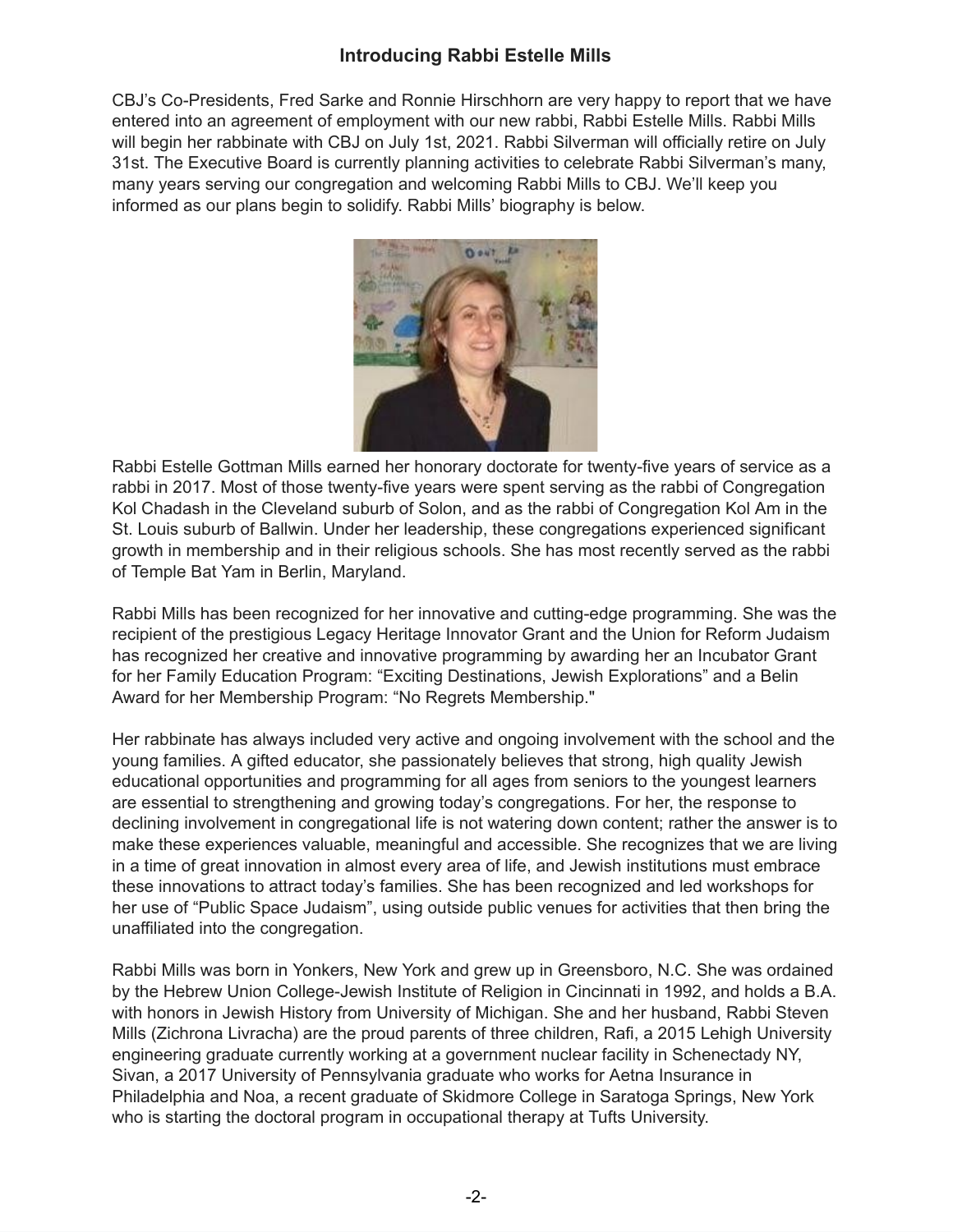

#### **SAVE THE DATE!**

## **Meet and Greet Reception Being Planned for Rabbi Mills August 15th, 1:00-3:00 pm White Cliffs Country Club**

We look forward to Rabbi Mill's presence on our bimah and we want to welcome her with our friendly smiles. Please come to our Meet and Greet event planned for Sunday afternoon, August 15 at White Cliffs Country Club. Invitations will be mailed to each member by July 1st. The Planning Committee is working very hard to put together a wonderful event.

### **REQUEST FOR SPONSORSHIPS**

Is there a family or individual who would like to subsidize this event by making a donation in honor of a happy occasion like a graduation or in memory of a loved one - please call Rose at 508-677-7913.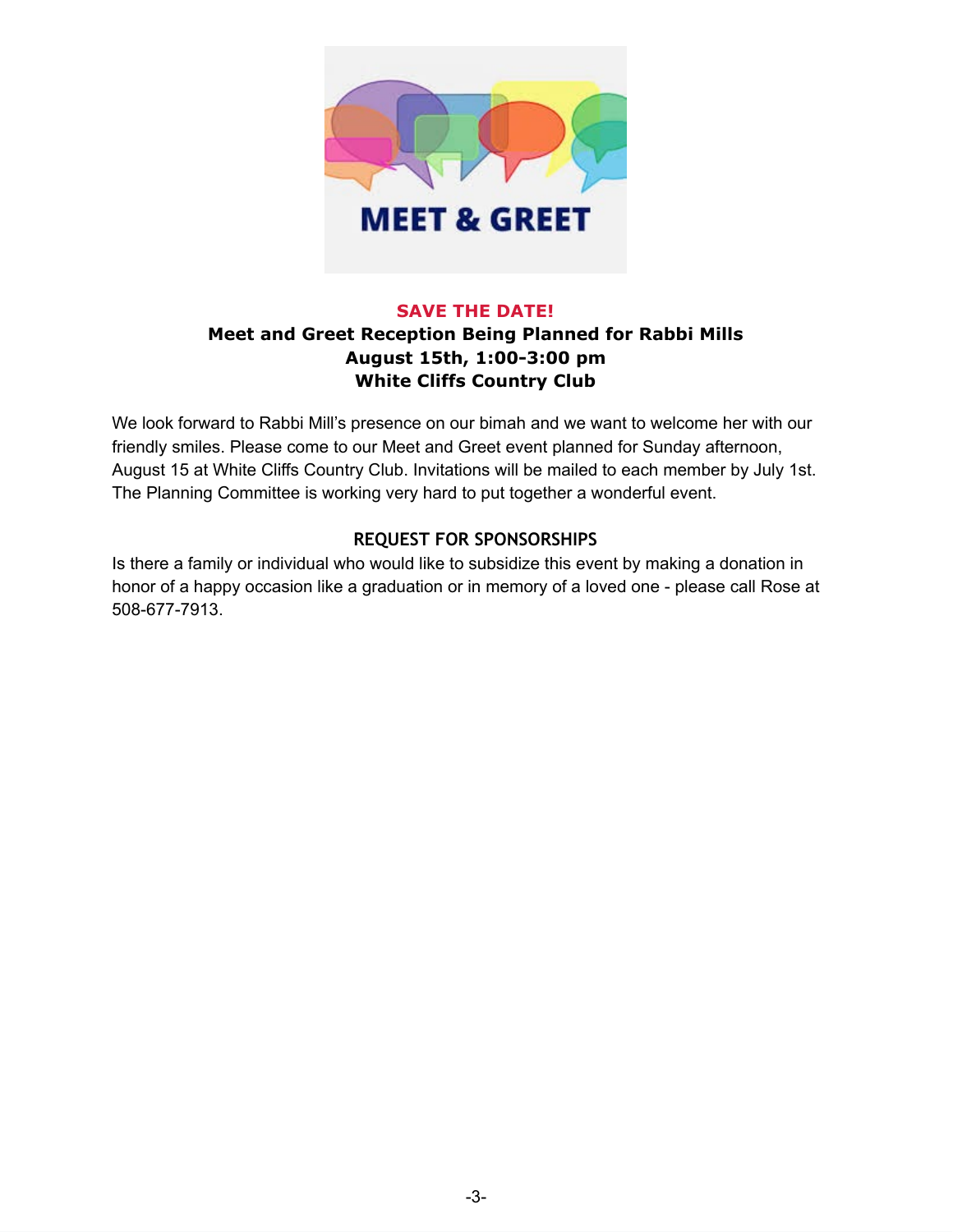

## **Article from The Old Colony Memorial on May 17, 2021 CBJ Announces the Retirement of Rabbi Lawrence Silverman**

In its May 17th issue, The Old Colony Memorial published the following news release announcing the retirement of Rabbi Silverman and the hiring of Rabbi Estelle Mills.

Congregation Beth Jacob has announced the coming retirement of Rabbi Lawrence Silverman after 44 years of service to the Plymouth area Jewish community. He will be leaving his position as Rabbi at the end of July 2021. He and his wife, Meredith, will continue to reside in Plymouth. Silverman has been a member of the Plymouth Area Interfaith Clergy Alliance for many years. He is held in high esteem by both fellow clergy and members of their congregations, who have often expressed their appreciation for hearing him speak on occasions such as the community Thanksgiving service, Congregation Beth Jacob said in its statement.

Silverman has also invited members of PAICA, the No Place for Hate committee and others to participate as readers in the annual community Holocaust Remembrance. He has included choral students from both Plymouth high schools in this commemoration, as well as musicians and other vocalists.

Over the years, he has visited many area schools and libraries sharing the stories of major Jewish holidays and historical events. His presence in the community has been an important source of collaboration, education and inspiration. It is with fondness and the warmest of best wishes that the CBJ congratulates him on his retirement.

At this time, the CBJ will welcome Rabbi Estelle Gottman Mills as the new rabbi, effective July 1. Over the past 25 years, Mills has served congregations in the Cleveland suburb of Solon, the St. Louis suburb of Baldwin, and, most recently, in Berlin, Maryland.

She has been recognized by the Union for Reform Judaism for her innovative programming in family education and has always been actively involved in providing educational opportunities and programming for all ages from seniors to children.

Mills was born in Yonkers, New York, and grew up in Greensboro, North Carolina. She was ordained by Hebrew Union College-Jewish Institute of Religion in Cincinnati in 1992 and has a Bachelor of Arts with honors in Jewish History from the University of Michigan. Her late husband, Steven Mills, was also a rabbi. Her oldest son, Rafi, an engineering graduate of Lehigh University, works for the government in Schenectady, New York; her daughter, Sivan, a graduate of the University of Pennsylvania, works for Aetna Insurance in Philadelphia; and her youngest daughter, Noa, a recent graduate of Skidmore College, is starting a doctoral program in occupational therapy at Tufts University.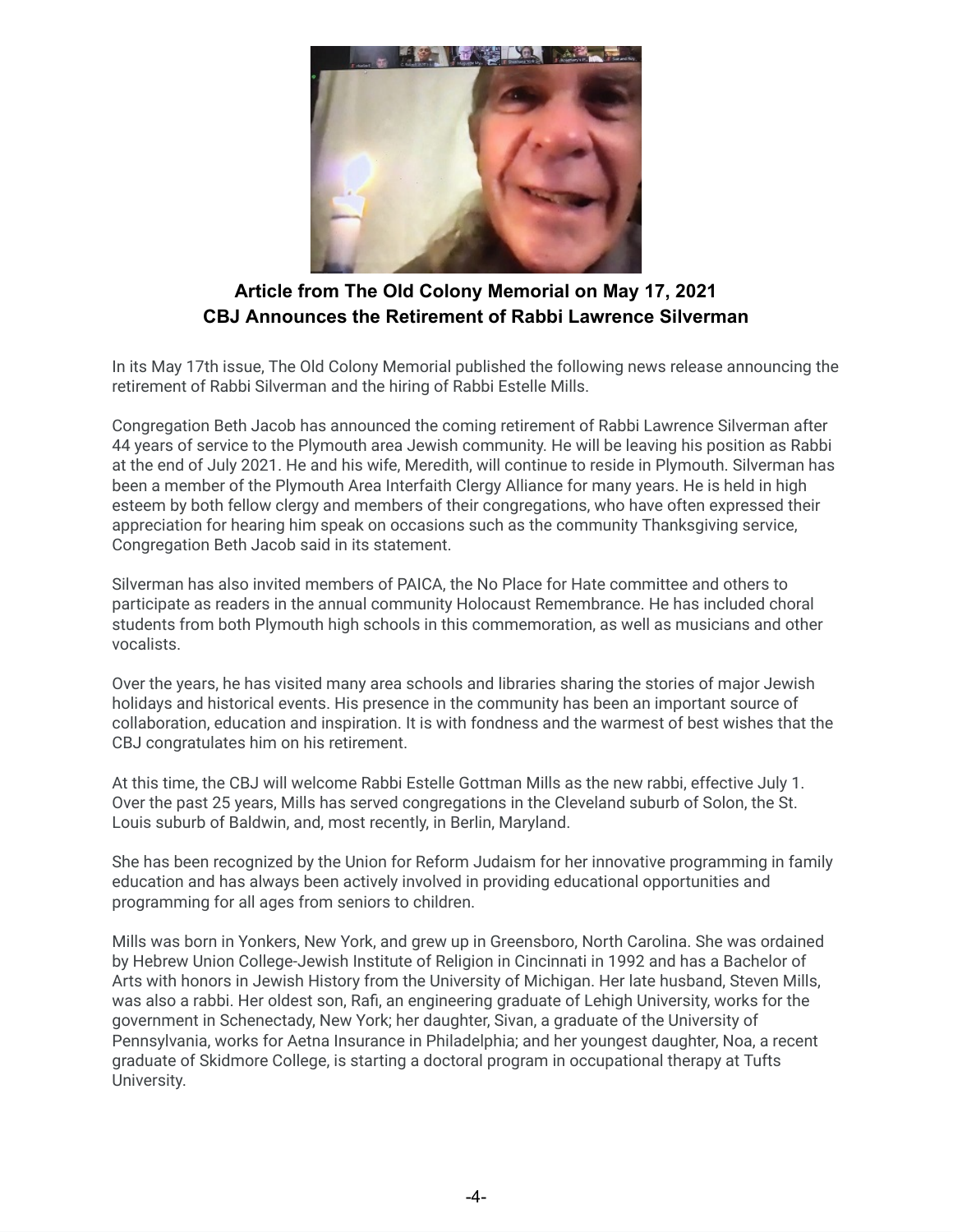

**The Following Yahrzeits Will be Observed This Month:** *(A memorial candle should be lit on the preceding evening.)*

#### **June 2021**

 Dora G. Bell Ruth Cohen Jacob William Yutan Vera I. Marcus Hattie Resnick Waterman Jack Gurwitch Rachel Resnick Leon Bromberg Sara Skulsky Myer "Mike" Starr William F. Melville Ruth Putnam Sherman Israel Erdunast Carl Finer Faye Rothstein Frances Taub Louis Koplan Esther Ruth Keil Zelda Selya Silverman Cecile Baker Greenberg Kate Hurwitz Mary Minsky Milton Moore David Starr Irving Isaacson

 Jack Greenberg Edith Lipetz Herbert Silverman Alice Harris Jack C. Swartz Jack Weiss Robert Donald Schwartz Frank Simon Joseph S. Cohen Florence Efron Kurt Weishaupt Sadie Addis Edward R. Bloom Lena Milner Koblantz Hyman Romanow Raymond Russo Esther Aranowitz Joseph Feinberg John Martini Harry Minsky Jack Minsky Katherine P. Toabe Melinda Hightower Selma Leopold

May their memories be for a blessing and live forever in the hearts of all who knew and loved them.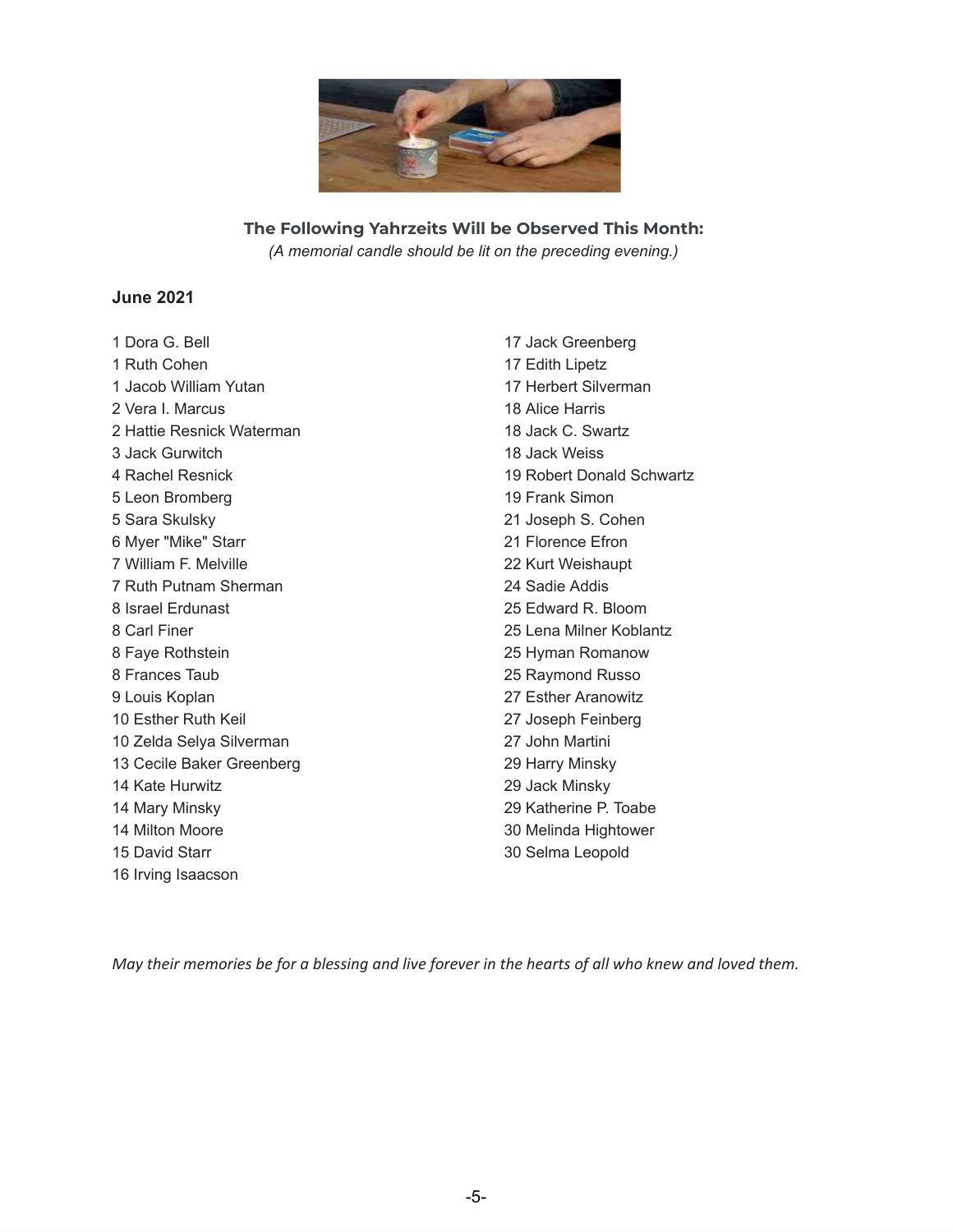

Congregation Beth Jacob gratefully acknowledges receipt of the following donations:

**General Fund:** 

Ronald & Greta Post, in memory of Dan Hirschhorn

**Yahrzeit Fund:**

- Joe & Paula Keller and the Campanella Family, in memory of Paula's mother, Lucille Arons
- Sherman Geller, in memory of his mother, Rose Sherman Geller
- Fred & Irene Sarke, in memory of Irene's father, Marc Lipetz

#### **Sisterhood Diaper Fund Drive:**

Pam Sechoka Rabbi Lawrence Silverman Rabbi's Mitzvah Fund

### **Brotherhood News**



All Brotherhood activities are on hold while we seek volunteers to serve as its new President. Over the next several months, individual Brotherhood members may wish to plan and organize specific activities, such as a film for a Movie Discussion Night or a speaker for a Discussion Group. Watch the Weekly Update for further information.



## **Rabbi Silverman's Sermon From Shabbat Service on May 7, 2021**

### **THE MAGIC RING**

This week's Torah portion, named "Emor," which is a word of command meaning "speak," gives us the first (but not the last) calendar of our major holidays. "Emor" also instructs us in the Counting of the Omer, which we took part in a few minutes ago. We number the weeks and days of the Omer until we arrive at Shavu'ot, when we have completed seven weeks of counting.

But first I want to tell you a story that comes from a collection offered by my colleague and friend, Rabbi Edward Feinstein.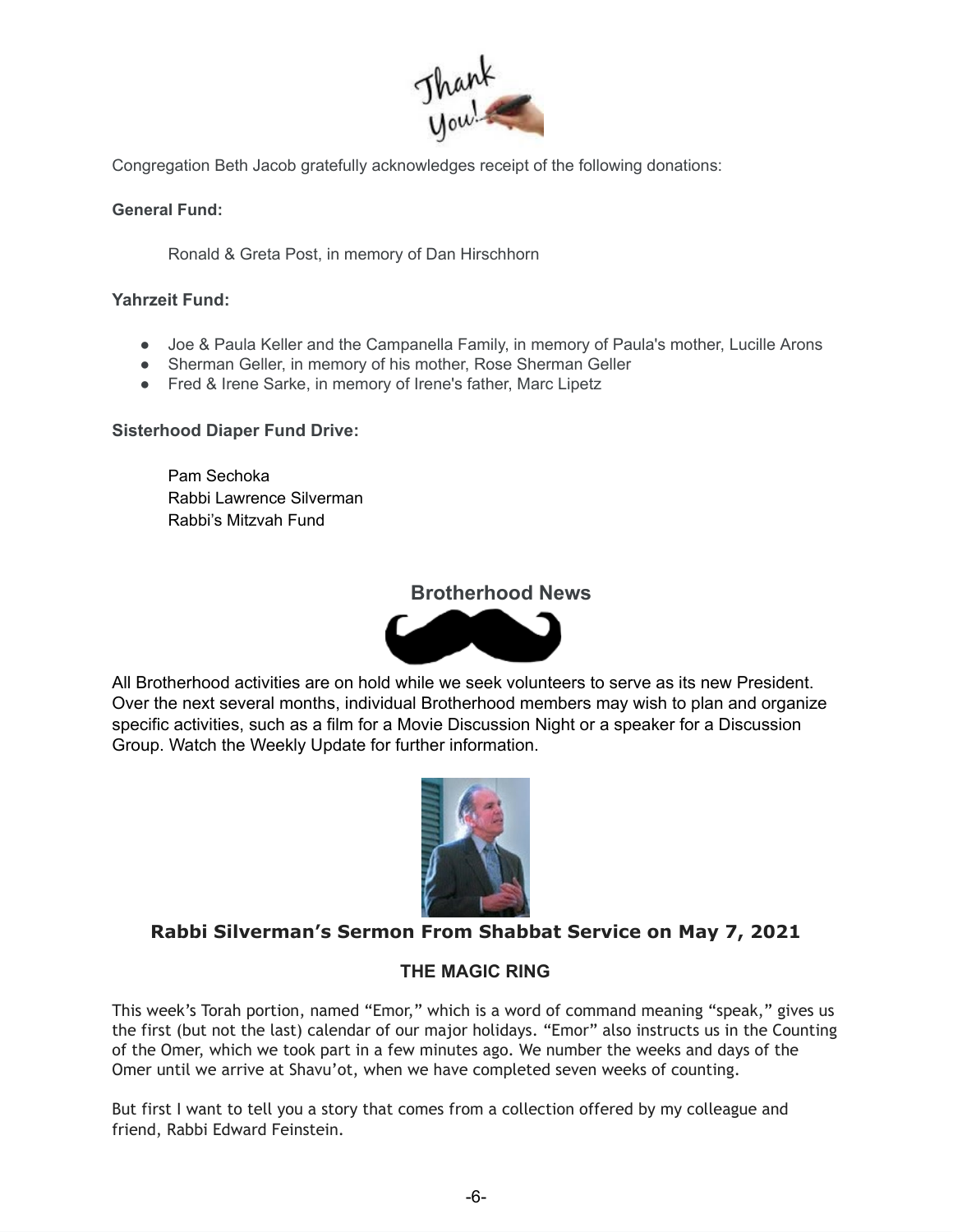The story is told: There was a king who collected jewels. One night, he had a vivid and very unusual dream. He dreamed that somewhere in the world there was a ring with strange and amazing powers. When one was sad, it could make the person happy. If one had been drinking too much, it could make the individual sober and bring him or her back to oneself. When the person was joyful, it intensified the joy.

The king awoke from his dream convinced that the ring he dreamed about really existed. Calling together his court, he recounted the dream and offered a fabulous reward for the one who found the ring. Each of the courtiers went out to search the world. And each returned empty-handed. Except one. There was one whose love for his master pushed him onward. Years went by. He scoured the world, searching every shop, every bazaar, for the magic ring. To no avail. But before he would admit to failure, he stepped, one last time, into a tiny shop near the palace. He described what he sought and told the owner about all his travail over the past years. The owner simply smiled and said, "I have the ring," and he also said, "come, let me get it for you." He took down an old box and handed the ring to the astonished servant of the king. "Take it as my gift to the king," he said.

The servant rushed to the palace. He entered the king's chamber, approached the throne, and presented the ring to the king. When the king opened the box, he found a plain, unadorned, metal ring. Could this be the precious, magical ring that he had dreamed about? Then he saw that three Hebrew words were engraved on the ring: GAHM ZEH YA-AVOR, THIS TOO WILL PASS. Over time, the king came to realize the magical power of the ring. When he was sad, the ring would remind him: THIS TOO WILL PASS, and he would be consoled. If he had too much to drink, he would look upon the ring: THIS TOO WILL PASS, and he was sobered. And when he experienced true joy, real happiness, the ring reminded him: "Gahm Zeh Ya'avohr," THIS TOO WILL PASS; and he recognized the preciousness of special moments. Soon he realized that this was indeed the most valuable ring in the world. He lost interest in the rest of his collection: all his many jewels and gems paled in the face of the plain metal ring which never left his hand and taught him true lessons about his life.

The story is true. The ring and its power really exist. It is the greatest magic of all: learning to live with the passage of time. It is said, "Time heals all wounds." This is true only for the minor wounds. Real pain, the pain that comes with the bitter truth of human mortality, never goes away. But over time, the sweetness of memory mixes with the bitterness of loss and forgetfulness. The pain, the loneliness, is still there. And eventually it mellows for us, as we remember.

When we are frivolous, when life becomes a search for the next distraction and amusement, we remember that no one has an endless supply of tomorrows to accomplish the important tasks of life. And we wake up. As the sage Hillel taught: "If I am not for myself, who is for me? If I am only for myself, what am I? And if not now, when?"

And when we are truly happy, we also remember that moments of joy are fleeting. They must be cherished. Children grow older. Loved ones do not live forever. For the wise, the bitterness of our mortality teaches us to hold on to the sweetness of special moments.

Traditionally Jews have a serious relationship with time: Counting the days until Shabbat, marking the beginning of each new month, waiting for the next holiday. And especially at this time of the year: Seven weeks of the Omer, each day counted and each week marked, as we are instructed in this week's Torah portion. To remind us that time is passing. And to give us this gift: The poignancy, the intensity, the full bitterness and the full sweetness of life lived within the inevitable passing of time. The magic ring of our story is the Torah's gift to all of us who are here this week. Shabbat Shalom!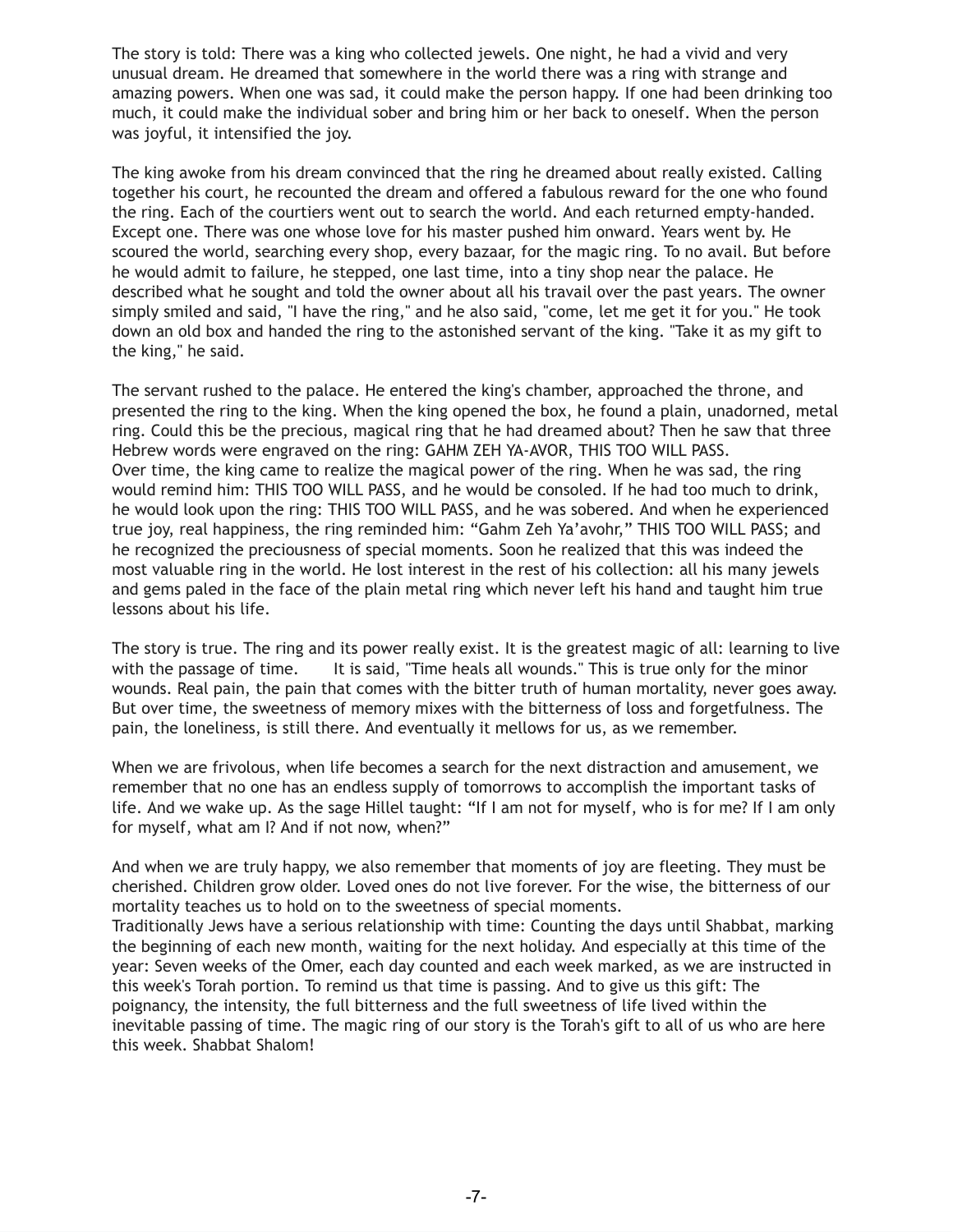

### **CBJ'S NEW SISTERHOOD**

Co-Presidents: Rose Litchman and Suzanne Goldberg Rose: [snobuntng@aol.com](mailto:snobuntng@aol.com) Suzanne: sgold3016@comcast.net

#### **NEW SISTERHOOD LEADERSHIP IN THE COMING YEAR**

Over the past year, Cindy Teles and Rose Litchman have served as Sisterhood's co-Presidents. For the coming year, Cindy will be stepping aside, and Susanne Goldberg has graciously offered to serve, together with Rose, as Sisterhood's new co-Presidents. Suzanne is dedicated to CBJ, having served as Sisterhood's President for many years, as well as being the tireless Oneg coordinator for CBJ's Friday evening services and heading up Sisterhood's Diaper Drive.

Sisterhood members can look forward to another exciting year, with programs that will be stimulating and informative. Please support our efforts and plan to participate in the coming year. Even if you may not have been an active member for a while, you will be warmly welcomed. Sisterhood's mission remains the same - to promote our Jewishness, to bring us together to reinforce our existing friendships, and to make new friends. What can be better than that? We want to express our appreciation to Cindy Teles for serving as co-President over the past year. Cindy will continue to serve as Sisterhood's Treasurer and on CBJ's Board, as she has for many years.

> **Our Theme This Year is "Jews in the Arts" Our Last Program for This Season: Jewish Painting/Sculpting Featuring Sculptor Barney Zeitz June 2nd at 7:00 pm**



Jews have always made key contributions to the intellectual life of the arts. Over the past several months, we have explored the Jewish influence on culinary arts, humor, music, and Jewish poets. In our upcoming (and last meeting of the season), we will explore Jewish graphic artists. Artist Barney Zeitz will tell us about his Holocaust project in Providence, his stained glass windows in temples and his current project, a diversity piece in Fall River.

**All are welcome!** To join this meeting, click on the Zoom link below: <https://us02web.zoom.us/j/6400746829?pwd=WWR3Y2JXZlg0U0pjY20xdUloV3VwUT09> Meeting ID: 640 074 6829 Passcode: 45mGzJ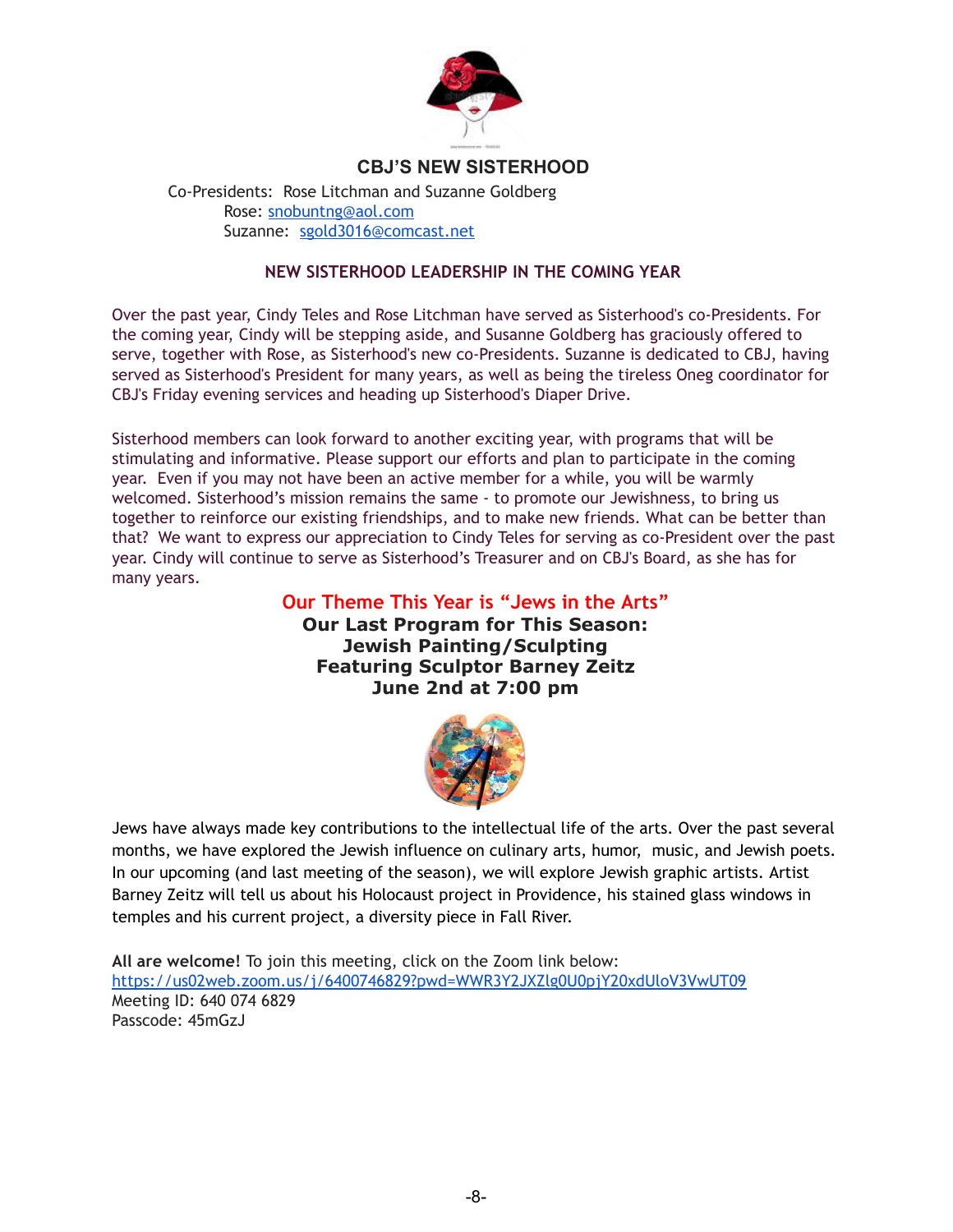#### **About Barney Zeitz**



Barney Zeitz has lived solely off the sale of his artworks in glass, metals and drawing since 1972. Most of this work has been built on commission for public spaces and private residences across the United States. He is proficient in both leaded and Tiffany techniques, but since 1977, has developed a style of fused and bonded stained glass that is truly unique. His skills as a welder/fabricator of metals developed over many years of making frames and screens for his glass projects. Since designing and building his studio/ home/ showspace on Martha's Vineyard, he has fabricated metal furniture, lighting fixtures, trellisses and ceremonial objects for the home.

In 1993, Zeitz designed a memorial for the Holocaust Memorial Museum in Providence, R.I. on a competition basis. This design for an outdoor, abstract steel and bronze sculpture measuring 144" tall was unanimously chosen by members of three organizations. This sculpture was dedicated on November 9, 1993, the anniversary of Kristalnacht, and was the subject of a documentary video by Ian Ellerby.

He went on to win a competition in 2001 for the Immigrant Memorial at Plymouth Rock, incorporating Rev Peter Gomes' quote. Over the last decade he has designed and built stained glass windows for a German church former synagogue in Flieden as well as a wall of glass signature piece for the Center at Maple Grove in New York. Zeitz feels that it is his responsibility as a public artist to produce work appropriate to each situation, yet stay true to himself as a contemporary artist.